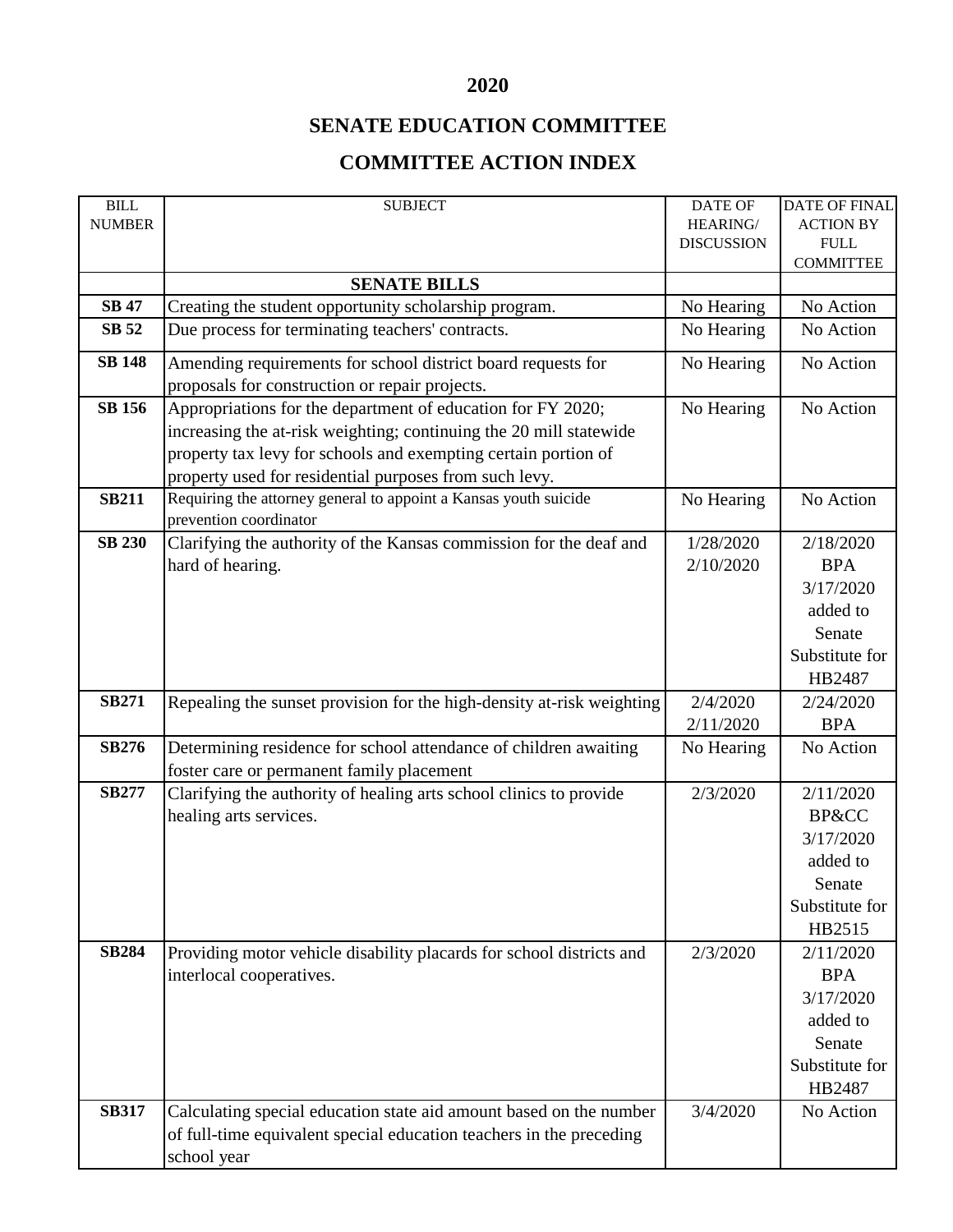| <b>SB335</b> | Authorizing school districts to pay the tuition for a student's dual | 2/10/2020 | 2/21/2020      |
|--------------|----------------------------------------------------------------------|-----------|----------------|
|              | enrollment in a postsecondary educational institution                | 2/12/2020 | BP as          |
|              |                                                                      |           | Substitute for |
|              |                                                                      |           | SB335          |
|              |                                                                      |           | 3/17/2020      |
|              |                                                                      |           | added to       |
|              |                                                                      |           | Senate         |
|              |                                                                      |           | Substitute for |
|              |                                                                      |           | HB2346         |
| <b>SB336</b> | Creating the Kansas reinvest in postsecondary education act          | 2/13/2020 | 2/24/2020      |
|              |                                                                      |           | <b>BPA</b>     |
| <b>SB337</b> | Expanding the provision of the ACT college entrance exam and         | 2/17/2020 | 2/19/2020      |
|              | workkeys assessments to students enrolled in nonpublic schools       |           | <b>BPA</b>     |
|              |                                                                      |           | 3/17/2020      |
|              |                                                                      |           | added to       |
|              |                                                                      |           | Senate         |
|              |                                                                      |           | Substitute for |
|              |                                                                      |           | HB2346         |
| <b>SB353</b> | Requiring the allocation of sufficient school district moneys to     | 2/17/2020 | 2/24/2020 BP   |
|              | improve academic performance of underachieving students              |           |                |
| <b>SB354</b> | Amending the private and out-of-state postsecondary educational      | 2/11/2020 | 2/18/2020      |
|              | institution act clarify the state board of regents' authority and    |           | <b>BPA</b>     |
|              | provide additional student protections and institutional             |           | 3/17/2020      |
|              | accountability                                                       |           | added to       |
|              |                                                                      |           | Senate         |
|              |                                                                      |           | Substitute for |
|              |                                                                      |           | HB2515         |
| <b>SB381</b> | Authorizing medical student and residency loan assistance to         | 2/20/2020 | 2/21/2020      |
|              | encourage the practice of obstetrics and gynecology in medically     |           | <b>BPA</b>     |
|              | underserved areas of the state                                       |           |                |
| <b>SB382</b> | Amending the capital improvement state aid schedule to exclude       | 2/19/2020 | 2/21/2020      |
|              | U.S.D. No. 207, Fort Leavenworth                                     |           | 3/17/2020      |
|              |                                                                      |           | added to       |
|              |                                                                      |           | Senate         |
|              |                                                                      |           | Substitute for |
|              |                                                                      |           | HB2346         |
| <b>SB384</b> | Requiring the state department of education and the Kansas           | 2/18/2020 | 2/20/2020      |
|              | department for children and families to prepare an annual report on  |           | <b>BPA</b>     |
|              | educational outcomes for fostercare students.                        |           | 3/17/2020      |
|              |                                                                      |           | added to       |
|              |                                                                      |           | Senate         |
|              |                                                                      |           | Substitute for |
|              |                                                                      |           | HB2346         |
| <b>SB410</b> | Requiring publication of school district bullying policies and       | 2/18/2020 | 2/20/2020      |
|              | requiring a report on bullying incidents at each school district     |           | <b>TABLED</b>  |
|              | attendance center                                                    |           |                |
| <b>SB411</b> | Lowering the compulsory school attendance age from seven to five     | No Action | No Action      |
|              | years of age                                                         |           |                |